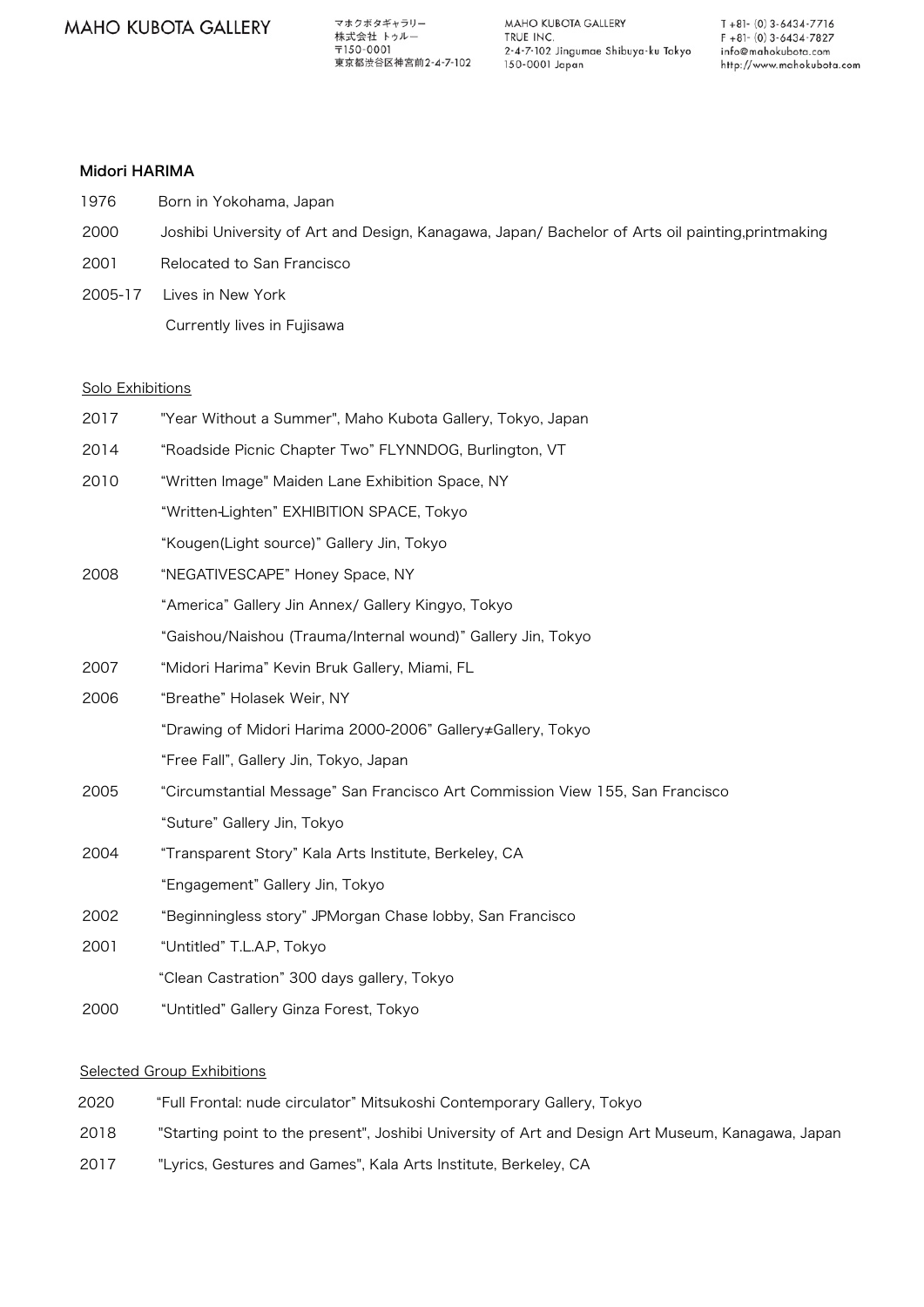マホクボタギャラリー 株式会社 トゥルー 〒150-0001 東京都渋谷区神宮前2-4-7-102

MAHO KUBOTA GALLERY TRUE INC. 2-4-7-102 Jingumae Shibuya-ku Tokyo 150-0001 Japan

- 2016 "trans\_late" PLUG Projects, Kansas City, MO 2015 "The Big Scene: Seven sights" MMCA residency Goyang, Goyang, South Korea 2014 "Barely There" GEARY CONTEMPORARY , NY "Roadside Picnic" collaboration with Emiko Sawaragi Gilbert, FLYNNDOG, VT 2013 "Ridden" Des Lee Gallery, Washington University, St. Louis, MO "Cold Castle" Family Business, NY 2012 "Big Queens Drawing Show" Jamaica Center for Arts and Learning, NY "Honey Me to Tears", Honey Space, NY 2011 "4th Moscow Biennale" Honey Space, Moscow, Russia "Winter Show" Maki Fine Arts, Tokyo "Everyday Life Hidden Reasons" Kanagawa Prefectural Gallery, Yokohama 2010 "Carrying Across" Asian Arts Initiative, Philadelphia, PA "Re-Creation" The Ogilvy Chocolate Factory, NY "On The Planet" Yada Political Gallery, Nagoya 2009 "THE DROP 2012+" 521 West 25th St, NY "Open" Deitch Studios, Long Island City, NY "Evolution of Print: Artists of Kala" Oakland Museum at the Oakland International Airport, CA "re: con-figure" Kala Arts Institute, Berkeley, California 2008 "TALENT PReVIEW '09" White Box, NY "Her Land" Para Glove, Tokyo "Object Salon" Honey Space, NY, NY; traveled to White Space, London "10th Anniversary -Part 2-"Gallery Jin, Tokyo 2007 "DAYDREAM NATION: The Suspiria Version" Time-Based Art Festival, Portland, OR "Young Artists from New York" Egon Schiele Art Centrum, Cesky' Krumlov, Czech Republic "New Year Group Show" Gallery Jin, Tokyo 2006 "Who's That Girl?" Vanina Holasek Gallery, NY "Summer Group Show" Holasek Weir Gallery, NY "The Edge of Reason" The Wild Space Brooklyn, NY "Inner Child" Toyota Municipal Museum of Art, Toyota, Aichi "The White Album" Kala Arts Institute, Berkeley, CA 2005 "Jin Small works" Gallery Jin, Tokyo "Paper Pushers" Richard L. Nelson Gallery, University of California, Davis, CA
	- "Fearless" Gallery Jin, Tokyo